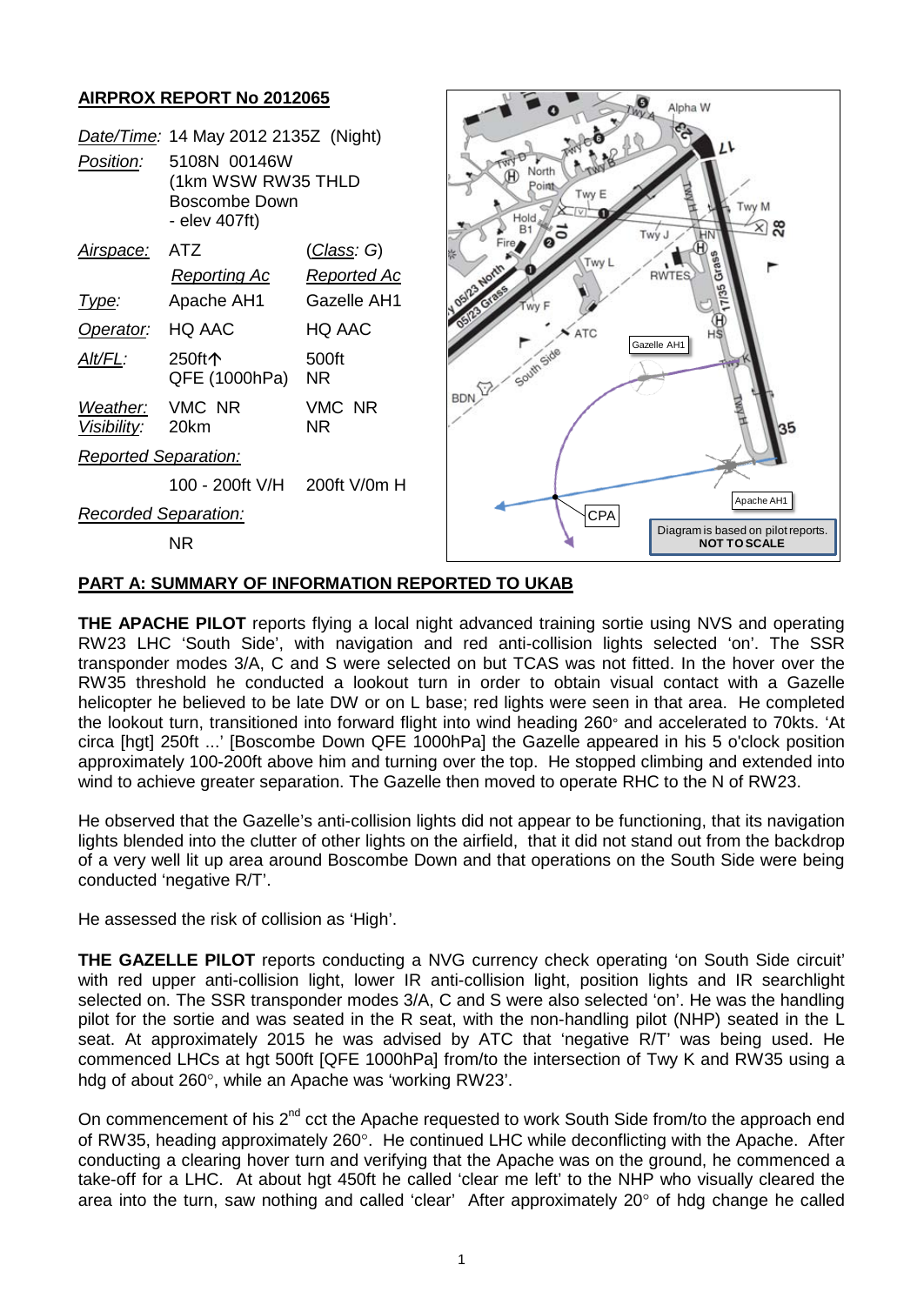'Apache' and commenced a gentle climb. Almost immediately both crew saw the Apache pass approximately 200ft below the ac from their L rear.

He assessed the risk of collision as 'Low'.

**THE BOSCOMBE DOWN TOWER** controller reports that an Apache pilot joined the cct and requested permission to conduct operations onto RW23. He authorised the pilot to join the light ac cct for RW23. The Apache pilot then landed and asked for takeoff clearance, which he gave. He noted that the Apache pilot was conducting LHCs instead of normal RH not above 500ft; however, he allowed the ac to continue because the cct was clear and he presumed the pilot's intention was to avoid overflying the sleeping quarters Northside. A Gazelle pilot, who had been working with Boscombe APP to the W of the A/D, then called for recovery to the South Side for a crew change so he held the Apache pilot when he had landed on RW23 and asked him to report ready for departure.

Following the crew change the Gazelle pilot requested take-off, remaining South Side, which he granted. The Apache pilot then called for departure from RW23. He informed him of the Gazelle remaining South Side and that 'from now on' he would be cleared RW23 RHCs in order to deconflict laterally from the Gazelle. The Apache pilot agreed and stated that he was visual with the Gazelle. The Apache then 'surprisingly' requested join South Side, reconfirming that he was visual with the Gazelle. He informed the Gazelle that the Apache had requested to join South Side and was visual with him and the Apache then stated that they would be operating by the RW35 threshold. The controller again asked the Apache pilot if he was visual with the Gazelle to which he replied 'affirm'. After 3 verbal confirmations that the Apache pilot was visual with the Gazelle, he permitted the ac to work autonomously South Side, in accordance with the Flying Order Book (FOB), Chap 6, Para 7m:

'When RWY 17/35 is not in use, helicopters may operate South-Side autonomously between ground level and 500ft QFE …; when operating autonomously pilots are to maintain a listening watch on Stud 3 at all times, except when ATC approve otherwise.'

After a short period the Gazelle pilot requested to cross and re-cross the Main; the controller asked him if he was visual with the Apache to which the pilot replied affirm'.

Both ac were operating VFR in the visual cct. He had given ample opportunity for the Apache to deconflict with the Gazelle by instructing the pilot to operate North Side and then on 3 occasions ensuring that he was visual with the Gazelle. He also followed the SOP for South Side operations by allowing them to work autonomously. At no point did either pilot request a position report of the other ac, or ask to revert to positive R/T.

[UKAB Note(1): The Boscombe Down weather was reported as follows: METAR EGDM 142150Z 25007KT CAVOK 06/05 Q1014 BLU NOSIG].

**THE BOSCOMBE DOWN ATC SUPERVISOR** reports that he received a request, via the ATC Switchboard, that Middle Wallop was requesting to operate at Boscombe during their own night flying period; since a Gazelle from Boscombe was planned to carry out NVG Ops at the airfield this request was refused. Later that afternoon a further request came from Stn Ops that Middle Wallop was requesting that they operate an ac at Boscombe. Stn Ops called RWTES and it was agreed that they would de-conflict and that they were content to operate alongside the Apache. With all parties happy and Middle Wallop aware that a Gazelle would be conducting NVG operations, in order to be flexible he agreed to permit the Apache to operate during Boscombe night flying.

**BM SAFETY MANAGEMENT** reports that this incident was between a Gazelle and an Apache in the visual circuit at Boscombe Down airfield at night in VMC, with both ac conducting NVG training. The ac were operating 'negative R/T', in accordance with the Boscombe Down FOB.

The ATC Supervisor rostered for the morning of the incident reported that he was contacted by the Apache unit seeking permission for their ac to operate at Boscombe Down that night, iaw FOB Order 20; however, Order 20 relates to the operation of Middle Wallop based Apaches at Boscombe Down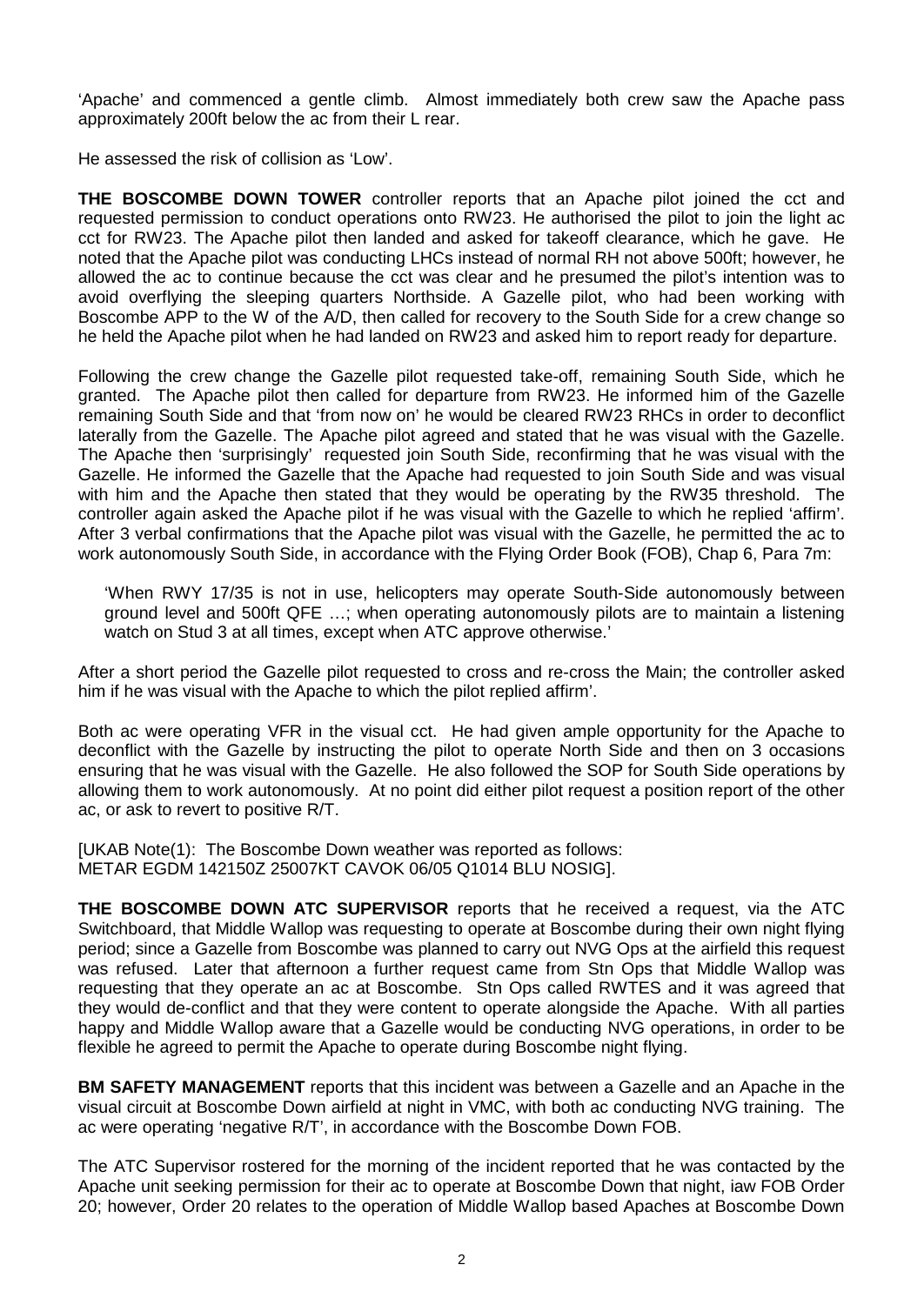when ATC is closed. Since the Gazelle was planned to operate that night and would be operating under NVG, permission for the Apache to operate was denied. That afternoon, the ATC Supervisor received 2 further requests for the Apache to operate at Boscombe Down that night. The first request was made in accordance with Order 20 and was again refused for the same reason; the second request was made through Boscombe Ops. Boscombe Ops liaised with the Gazelle's unit and obtained their agreement for the Apache to operate at Boscombe and to 'de-conflict' with the Gazelle; on that basis, given that Order 20 no longer applied, the ATC Supervisor agreed to permit the Apache to operate at Boscombe Down that night.

The incident sequence commenced at 2121:59 as the Gazelle got airborne to conduct left-hand circuits, remaining South-side, from the intersection between Twy K and RW35 (see Figure 1). The Gazelle sought confirmation from the ADC that they could operate negative R/T, which was confirmed at 2123:30. The then extant Boscombe Down FOB, Order 6, Para 7 m (i), stated that '…helicopters may operate South-side autonomously between ground level and 500ft QFE…When operating autonomously pilots are to maintain a listening watch on [the TWR freq]'; the FOB did not differentiate between day or night in this order.

The Apache had been flying left-hand circuits to RW23 and, at 2125:18, was given clearance to take off and instructed to, "*make this a 23 normal right-hand circuit with a Gazelle operating south-side*"; the pilot replied "[c/s] *visual, cleared for takeoff and right hand circuit*". At 2125:39, the Apache pilot requested a, "*change of intentions, request left-hand circuits, visual with the Gazelle, for a join southside*". The ADC instructed the Apache to, "*join south-side, 1 Gazelle*". At 2126:04, the ADC advised the Gazelle pilot that, "*the Apache on the runway is about to get airborne and join south-side, visual with yourself*" which he acknowledged.

At 2129:46, the Apache stated that they were, "*established south-side to operate threshold runway 35"* (see Figure 1). The ADC asked them to, "*confirm visual with the Gazelle*" to which the Apache replied, *"[c/s] visual".* The ADC acknowledged this visual call and informed the Apache that they were, "*happy for you to work negative R-T south-side*", which was read-back by the pilot.



**Figure 1: Boscombe Down with Operating Locations of Gazelle & Apache**

Based upon the reports of the pilots and the R/T transcript, the Airprox occurred at some point between 2130:05 and 2138:36 as the Gazelle climbed over the Apache, which had recently transitioned to forward flight and was climbing through 250ft.

[UKAB Note (2): The incident took place below the base of recorded radar cover].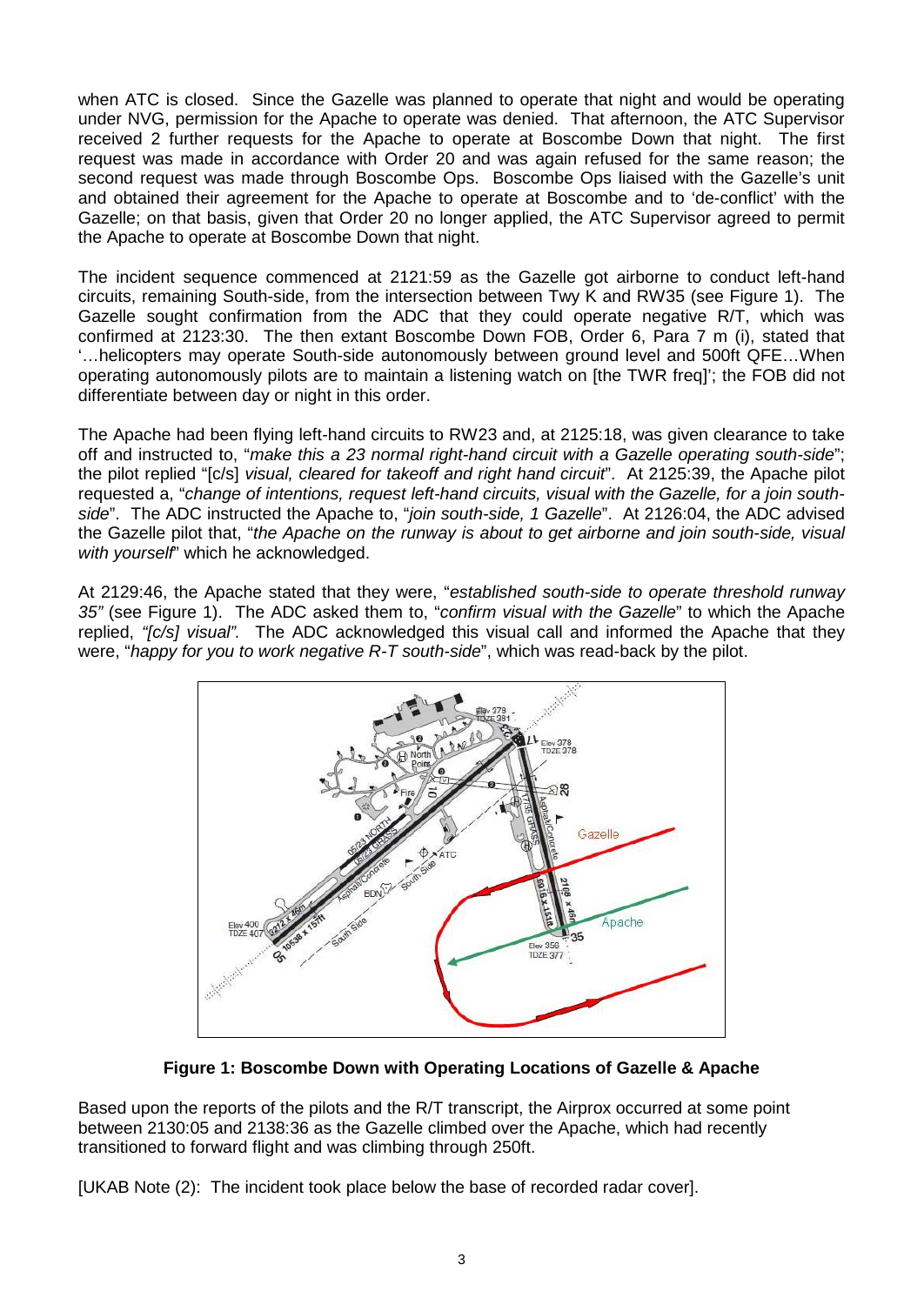The Apache crew reported that they believed they had visually acquired the Gazelle downwind/leftbase; however, subsequently, they have reported that they mistook environmental lighting in the area around the airfield for the Gazelle lights. Moreover, they stated that they believed the Gazelle's anticollision lights (strobes) were not operating.

From an ATM perspective, the Supervisor permitted the Apache to operate at Boscombe Down only having confirmed that the Gazelle's unit was happy for the Apache to operate. At the time the ADC authorised the Apache to operate negative R/T; this was done in accordance with extant unit orders. Moreover, the ADC ensured that both aircrews were aware of each other's ac and that the Apache pilot was visual with the Gazelle, prior to permitting the ac to operate negative R/T; consequently, ATM was neither a causal nor contributory factor in this Airprox. The environmental lighting around Boscombe Down caused the Apache crew to misidentify the Gazelle and, contributed to by their operating negative RT, fly into conflict with the other ac.

Boscombe Down has amended the FOB to state that negative R/T may not be utilised at night when more than one ac is operating south-side.

[UKAB Note (3): Boscombe Down conducted a flight safety investigation into this incident, which is reproduced below].

**THE BOSCOMBE DOWN FLIGHT SAFETY OFFICER** comments that on 14 May 2012 a Rotary Wing Test and Evaluation Squadron (RWTES) Gazelle (XX443), with 2 POB, was conducting an NVG currency sortie in the dedicated helicopter area (Southside) of the visual circuit at MOD Boscombe Down. Concurrently an Apache AH1 (XJ170), from 7 Regt AAC Middle Wallop with 2 POB, was also Southside and conducting a Night Vision System (NVS) refresher sortie. Both aircraft were operating autonomously up to 500ft iaw the MOD Boscombe Flying Order Book (FOB) and conducting LHC into wind (approx 260°) centred on a position to the N of Twy Kilo on RW35 (Gazelle) and the threshold of RW35 (Apache) respectively.

2. Immediately prior to the incident, the crew of the Gazelle conducted a visual lookout turn, whilst in the hover on runway 35 main, and positively identified the Apache, hovering, on the threshold of runway 35. The Gazelle then transitioned on an approximate heading of 260° accelerated to 90 kts IAS and planned to level at 500ft QFE. A short time later, the Apache crew also conducted a lookout turn whilst on the threshold of runway 35 main and, believing that the Gazelle was late downwind/base leg, identified red lights towards that position. No further hazards were detected visually, on the aircraft radar or NVS and the Apache transitioned on an approx heading of 260° accelerated to 70 kts and planned to level at 300ft QFE. As the Gazelle approached 450ft the handling pilot (HP-right seat) called for the non-handling pilot (NHP) to clear him left which he did. The HP commenced a left turn and after approximately 20° of turn he saw the Apache approaching from the left rear of his aircraft, called it and instinctively commenced a gentle climb levelling at 600ft QFE. Simultaneously, as the Apache crew approached 250ft QFE they saw the Gazelle appearing from, what they perceived to be, their 5 o'clock position turning over the top as the Apache pilot started to level off. Both crews estimated the distance between both aircraft was between 100-200ft with little time for effective avoiding action.

## NARRATIVE OF EVENTS

3. Gazelle Planning. A RWTES pilot instructor planned to fly 2 consecutive NVG currency sorties, transiting to and from Deptford Down landing strip in D124 within the Salisbury Plain Training Area, with an intermediate engine running crew change at MOD Boscombe Down. The Gazelle captain had been notified (via RWTES Ops staff) of, and raised no objections to, the Apache Practice Diversion (PD) to MOD Boscombe Down. Sortie planning was routine and the Apache sortie details were noted by the Gazelle crew on the Central Aviation Data System (CADS) during their planning and the sortie brief. Apart from a brief crossover period in the circuit, during the planned Gazelle intermediate crew change, there were no other conflictions with the Apache and no obvious requirement for further de- confliction with the Apache crew.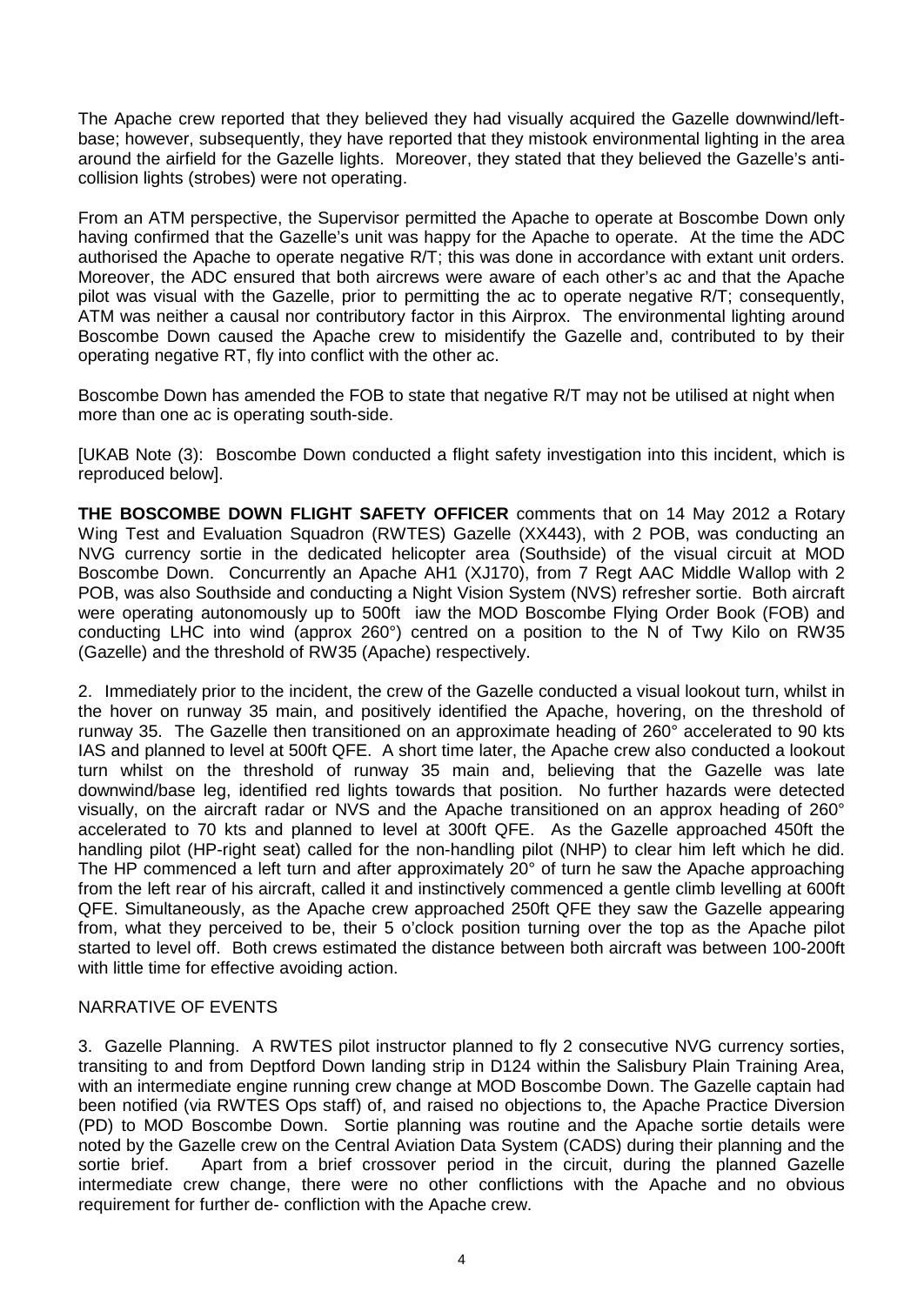4. Gazelle Execution. The first Gazelle sortie departed to Deptford Down but, due to an administrative error, the crew found that no booking into Deptford Down had been made. They were able to negotiate a clearance and completed this sortie uneventfully prior to recovering to MOD Boscombe Down. During this period, the Apache had arrived into the MOD Boscombe Down circuit and was conducting circuits on runway 23 main with a left hand circuit to avoid domestic site disturbance. The Gazelle crew recovered to Southside and conducted an intermediate crew change whilst trying to secure a further slot at Deptford Down. This was unsuccessful and the captain replanned the sortie to remain Southside for approximately 20 mins on initial departure. Once airborne, the Gazelle captain requested negative RT iaw the MOD Boscombe Down FOB and this was approved by ATC. There was no direct discussion with the Apache crew following the decision to stay in the circuit rather than departing to Deptford Down. That said, both aircraft were visual with each other and on the same radio frequency whilst in the MOD Boscombe Down circuit. In addition, the ATC controller informed each aircraft of the other's presence and confirmed mutual visual contact on several occasions despite operating negative RT.

5. Although the Gazelle crew maintained visual separation on the Apache in the circuit, they were not fully aware of the Apache sortie profile or detailed circuit parameters. Immediately prior to the incident, the Gazelle crew had completed a lookout turn and identified the Apache on the 35 main threshold. They turned to the West and commenced a transition which placed the Apache below, behind and to the left of them in a much more difficult position to see.

6. Apache Planning. The Apache crew had initially intended to conduct this sortie at Keevil but were unable to secure a booking for the period required. The alternative plan of using MOD Boscombe Down was pursued as the planned Gazelle sorties, as displayed on CADS, showed the Gazelle departing to Deptford Down. Therefore, there was no obvious need for direct pre-flight discussion or deconfliction with the Gazelle crew.

7. Apache Execution. The Apache crew visually joined an empty MOD Boscombe Down circuit. They were initially offered a direct join Southside but elected to position for runway 23 main with a left hand circuit to avoid local disturbance and to conduct running takeoff and landings; they completed several approaches culminating in a practice emergency and landing on runway 23 main. During this period, and whilst the Apache was conducting a practice emergency, the Gazelle recovered Southside for crew change and then joined Southside having changed their plan at short notice. After landing on runway 23 main, the Apache crew requested take off and were instructed by ATC to complete a right hand circuit due to the presence of the Gazelle Southside. The Apache wished to conduct field circuits at 200-300ft and, as these could not be flown over the domestic site, called visual with the Gazelle and requested left hand circuits; there was no information exchange on circuit parameters between the Apache crew and the ATC controller. The ATC controller cleared the Apache to join Southside and informed the Gazelle captain that the Apache was about to enter Southside. The Apache crew transmitted, "[C/S] *now established Southside to operate threshold runway 35*". The ATC controller confirmed that the Apache captain was visual with the Gazelle and then transmitted, "[C/S] *roger, happy for you to work negative RT Southside ..*.". The Apache pilot accepted and responded "*negative RT and 23 Southside*". The Apache commenced to fly left hand circuits from the 35 threshold into wind and up to 300 ft QFE.

8. Immediately prior to the incident the Apache crew completed a lookout turn whilst hovering on the runway 35 main threshold and were unable to distinguish the Gazelle's thermal signature as they looked from the 35 threshold north towards the hovering Gazelle. This angle placed the Gazelle against a backdrop of multiple domestic site heat sources; no strobes or aircraft lights were seen with the unaided eye either, against the backdrop of multiple lights sources within the domestic area. The Apache crew identified some red lights towards the downwind position, on their left, which they perceived to be the Gazelle, which reinforced an incorrect mental model of the Gazelle's position. The use of negative RT procedures denied the Apache pilots the opportunity to update their mental model prior to transition, on a heading of 260°, towards the Gazelle which was climbing ahead and to their right. Furthermore, the Apache aircraft radar was experiencing clutter and did not provide any useful update.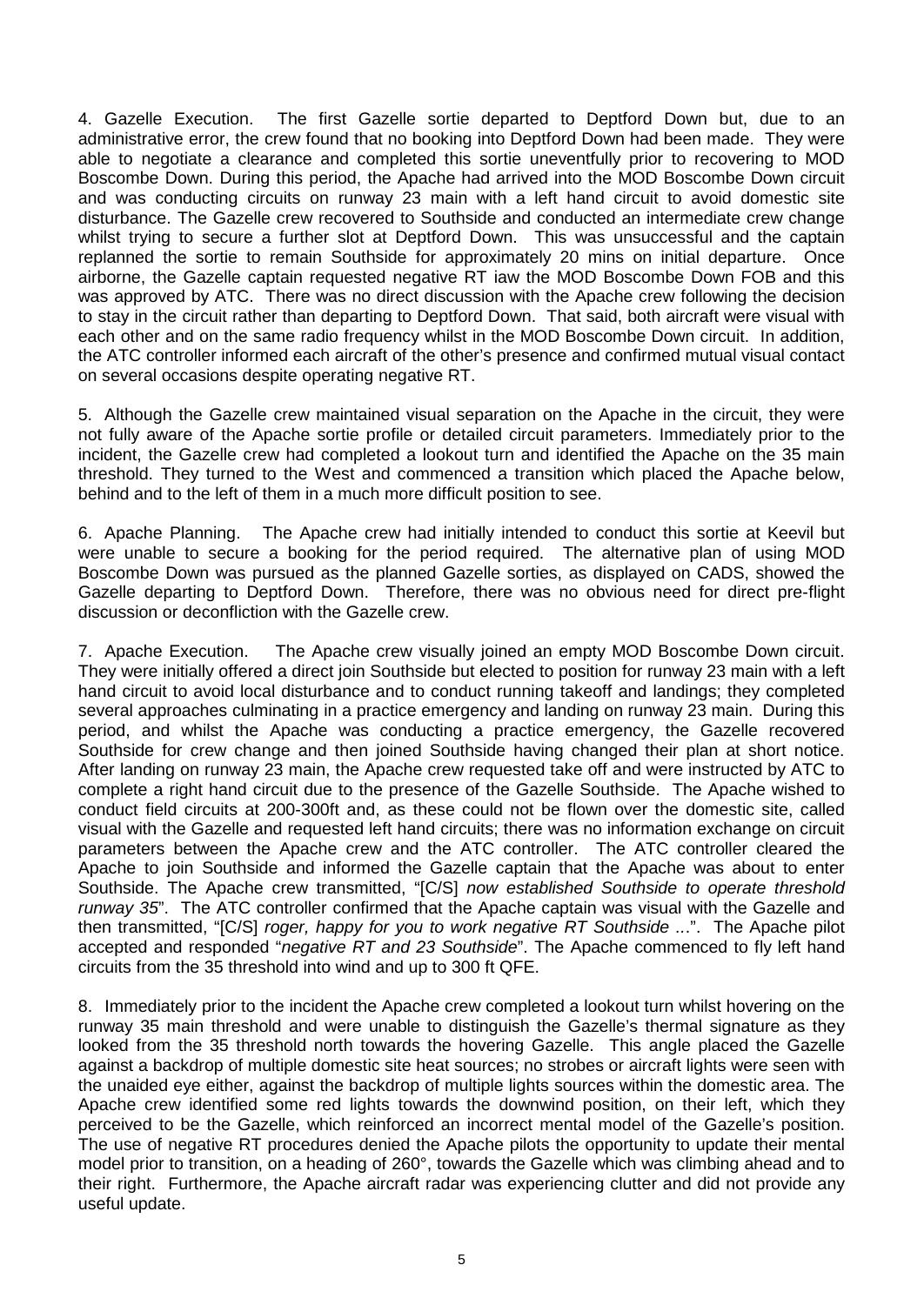9. Letter of Agreement (LOA). An LOA exists between MOD Boscombe Down and AACEN Middle Wallop which allows 7 Regt AAC Apache helicopters to conduct training both in and out of hours at MOD Boscombe Down. The LOA details operations and booking procedures and relevant orders are contained within both the MOD Boscombe Down and Middle Wallop FOBs. For out-of-hours operations (Order 20 MOD Boscombe Down FOB), requests should be made to MOD Boscombe Down Main Operations and up to 2 Apache aircraft are permitted to operate in the circuit with a requirement to make blind joining, circuit position and leaving RT calls. Apache operations under Order 20 are not permitted if MOD Boscombe Down is conducting flying operations.

10. The LOA also stipulates that requests for Apache operations at MOD Boscombe Down, in-hours, should be made to MOD Boscombe Main Operations and that "approval is on a case by case basis depending on the requirements of the MOD Boscombe Down programme and the time constraints for OIC Fg to coordinate and promulgate". This allows relevant deconfliction to be considered by ATC and supervisors. There is no mention of a PD booking process within the LOA as this would traditionally be made directly with ATC by visiting aircraft.

11.Booking-In Process. On the morning of 14 May, 7 Regt AAC operations staff made 2 out-ofhours (Order 20) night booking requests directly to MOD Boscombe Down ATC (contrary to the LOA). These requests were refused by 2 separate shift ATC supervisors as MOD Boscombe Down had planned night flying. That afternoon, a further request by 7 Regt AAC operations staff, for an Apache PD, was made to Main Operations at MOD Boscombe Down who then contacted RWTES operations and the ATC assistant seeking coordination and approval. PD timings were discussed. The RWTES Gazelle captain, who was planning to depart the circuit on both of his sorties, was informed of the PD by RWTES ops staff and raised no objections; the night ATC supervisor, aware of the previous Order 20 refusals, contacted MOD Boscombe Down operations to confirm that RWTES were content before agreeing to accept the PD. The MOD Boscombe Down Duty Flying Executive (DFE) was also informed of the Apache PD booking. MOD Boscombe Down operations staff passed a PPR number to 7 Regt AAC operations at Middle Wallop and emphasised that the PD would be subject to in-hour rules. Although convoluted, the process worked; however, the DSS/OIC Fg was not aware and there was potential confusion within ATC and RWTES about the nature of the Apache booking by the use of the term PD.

12.ATC. The ATC supervisor had accepted the Apache PD having confirmed, via operations, that RWTES were content. The ATC controller initially attempted to de-conflict both aircraft by directing the Apache pilot to fly right hand circuits. Furthermore, the Gazelle pilot requested negative RT Southside and the ATC controller authorised this. When the Apache requested left hand circuits, the ATC controller re-cleared the Apache Southside and also transmitted "happy for you to work negative RT Southside" which was accepted by the Apache pilot. This was, at the time, iaw with the extant MOD Boscombe Down FOB; ATC supervision was based on the same mindset and both crews accepted the operating condition. Despite operating with negative RT procedures, the ATC controller made several calls to both aircraft to confirm visual contact with each other. The ATC controller was unable to see the Apache on the 35 threshold or the Gazelle hovering to the north of Kilo as this view was obstructed by the RWTES hangar and local topography, a known ATC blind spot. Furthermore, the use of IR aircraft lighting made visual acquisition more difficult. Having authorised negative RT, the ATC controller continued to monitor both aircraft as best as he could despite the limitation described. His expectation was that both aircraft pilots would exercise visual separation iaw Southside SOPs.

13.Supervision. OC RWTES was the on-call Duty Flying Executive (DFE) with 2IC RWTES acting as both the Duty Squadron Supervisor (DSS) and OIC Flying: a normal supervisory routine for night flying. The DSS/OIC Flying was present on the Squadron, attended the sortie brief and authorised both Gazelle sorties based on the plan to mount from MOD Boscombe Down and conduct both sorties to and from Deptford Down. Although the DFE had been informed, and both ATC and the Gazelle captain were aware of the planned Middle Wallop Apache PD booking into MOD Boscombe Down, there was a lack of clarity on the Apache's further intent following his PD; the DSS/OIC Fg remained unaware of the PD and could not recall this being mentioned prior to the incident.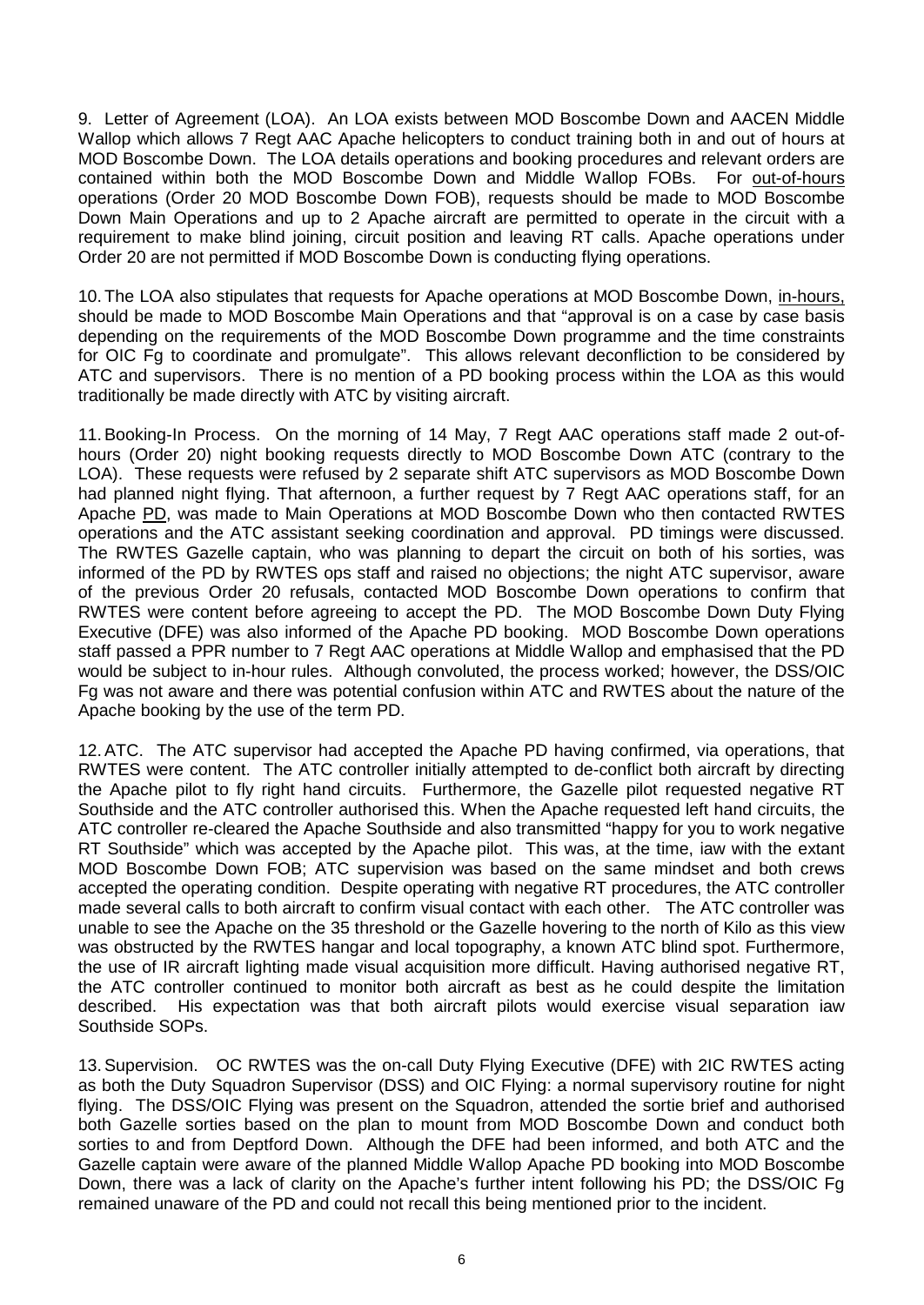14. The DSS/OIC Fg supervised both Gazelle sorties and was present in his office next to the RWTES Ops room monitoring the RWTES air to ground frequency. He was not immediately aware of the rapid change of plan for the second Gazelle sortie or the Apache joining Southside. That said, the operation of up to 4 aircraft Southside, at night, was allowed iaw the Boscombe Down FOB. Although internal RWTES Southside deconfliction was routine, on this occasion, there was no expectation that the RWTES Gazelle or another aircraft would be operating Southside simultaneously and consequently no airborne deconfliction was discussed. The Apache sortie was supervised, briefed and authorised iaw the Middle Wallop FOB and 7 Regt AAC orders. Again, there was no expectation by the Apache crew that a Gazelle would be operating Southside other than to depart and arrive from Deptford Down.

15. Orders. The orders relevant to the incident sortie aircraft are contained within References A to G. Apache aircraft may operate at MOD Boscombe Down either in-hours, subject to the MOD Boscombe Down FOB, or out-of-hours i.a.w. the LOA, which is cascaded to crews as Order 20 in the MOD Boscombe Down FOB and replicated in the Middle Wallop FOB.

a. Booking (In-Hours). There is some lack of clarity within the MOD Boscombe Down and Middle Wallop FOBs on booking procedures particularly for in-hours Apache operations, Southside, at night. PD bookings are usually made by other units directly to ATC. The MOD Boscombe Down ATC Order Book (100.100.9) gives guidance to ATC personnel on PD requests and approvals and specific guidance on the acceptance of Middle Wallop Apache helicopters Southside during normal working hours. This directs the ATC supervisor/ATCO IC "to consider the trials programme for Boscombe based aircraft". The LOA directs 7 Regt AAC to make requests to operate "alongside planned night flying" via MOD Boscombe Main Operations who should consider each case with an action on OIC Fg to coordinate and promulgate. Consolidation of relevant booking processes and requirements within the MOD Boscombe Down FOB, ATC Controllers Order book and the Middle Wallop FOB would ensure that all key stakeholders aid clarity and should be considered.

b. NVG Operations. The MOD Boscombe Down FOB Order 9 (5), Night Flying Procedures, states that "the mixing of NVG and non-NVG in the visual circuit is to be avoided" and states some restrictions if this is planned. However at 5(c) it states "No restrictions on helicopters operating Southside at or below 500ft". The Apache uses a FLIR NVS system that is unable to detect the lower IR strobes and spotlights, as displayed by the Gazelle, during this incident. Furthermore, there is a lack of detail on procedures for RW NVG operations Southside such as weather limitations, NVG/NVS compatibility, maximum number of aircraft allowed and deconfliction requirements for visiting aircraft. A review of these orders should be considered.

c. Negative RT. The then extant orders permitted RW aircraft to operate autonomously Southside with negative RT by day and night. Operating by day with negative RT is beneficial and reduces the workload of crews and ATC controllers safely. However, by night this represents a significant loss of update information for crews and ATC controllers. NVG/NVS systems are able to provide visual mitigation but equipment limitations are well known and can be critical. The use of negative RT during daylight is routine within RW operations and training; however, there are few examples of its use for non-operational night tasks. The use of positive RT, or at least blind calls, during this incident would have provided a significant situational enhancement to both crews and the ATC controller.

d. MOD Boscombe Down Orders. It was noted that some unit order books replicated, in full or part, information or orders from AWCASOs and the MOD Boscombe Down FOB. Furthermore, some information relevant to a wider audience (unit deconfliction responsibilities and booking procedures contained within the MOD Boscombe Down and Middle Wallop LOA) was not visible to all. A review of the MOD Boscombe Down FOB and unit orders, to eliminate repetition and check relevant content, should be considered.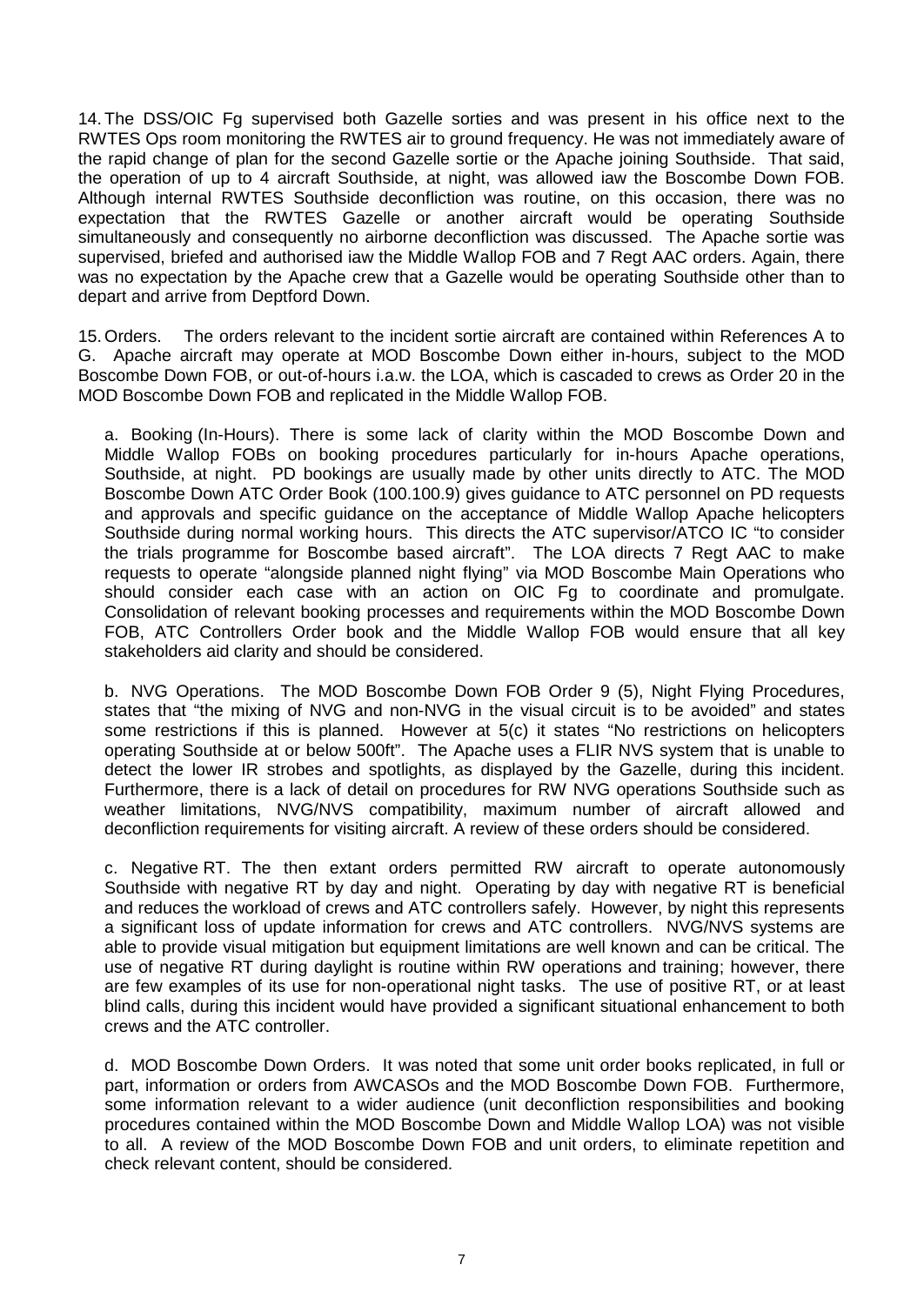16.Weather. The weather conditions during this incident were not a factor but the moon was below the horizon and light levels were low (2 Millilux).

17.Aircraft. Both aircraft were fully serviceable although it was noted that the Gazelle had been flown on continuous operations from day into night. A routine check of the lower IR strobe lights and spotlight, by ground crew, prior to the first night sortie was not completed; however, they were checked by the ac captain during his pre-flight walk-around and by ground crew post flight and found to be serviceable. Furthermore, although the Apache crew reported that they did not see lights on the Gazelle with the NVS or visually, the upper red light was noted as serviceable by the Gazelle crew during the intermediate crew change immediately prior to the incident sortie.

18. Deconfliction. At the initial Apache booking stage, 2 MOD Boscombe Down ATC supervisors had rejected both Apache (Order 20) requests based on the guidance in ATC orders. A further request for a PD through MOD Boscombe Down Main Operations was subsequently approved. Although booking deconfliction involved the Gazelle captain, the DFE and ATC personnel, it was conducted indirectly and the RWTES DSS/OIC Fg remained unaware. There were no planned simultaneous Gazelle/Apache NVG operations on Southside and pre-flight deconfliction was conducted by both crews using the CADS system which indicated that both aircraft would be in the MOD Boscombe Down circuit for a short period as the Gazelle returned from Deptford Down. Further airborne deconfliction was, therefore, not planned and ultimately limited to see and avoid when both aircraft entered Southside. A requirement for positive DSS/aircrew/ATC night deconfliction, prior to operating more than 1 RW aircraft on Southside, would provide mitigation.

19.Situational Awareness (SA). The visual limitations inherent in operating at night on NVG/NVS are well known. Both crews were relying on visual updates and had been given some initial updates by the ATC controller on their respective positions. The use of negative RT denied both crews further update opportunities and although the Gazelle crew had positively identified the Apache immediately prior to the incident, it is clear that the crew mental picture within both aircraft had deteriorated. An expectation that the Gazelle was downwind was re-enforced by a mis-identification of red lights, which the crew believed to be the Gazelle's position. The decision to transition towards the unseen Gazelle was based on an incomplete and erroneous mental air picture. The Gazelle crew had right of way and were not expecting the Apache to approach; despite the extant responsibility of all pilots to avoid mid-air collisions, the Gazelle pilot was poorly placed to gain a visual update as the Apache closed from below and behind. Equally difficult, the Apache crew were faced with the approach of the Gazelle from above and the 5 o'clock position.

20. Collision Warning. Neither the Gazelle nor the Apache is fitted with a collision warning system, which would have increased the chance of detecting each aircraft.

21.See and Avoid Limitations. Both crews were reliant upon the See and Avoid principle as their primary deconfliction process during this incident. There are several recent military mid-air accident reports citing the limitations of the human visual and information processing system which are present to various degrees in all pilots. Clearly both crews involved in this incident did not see each other in time to take effective avoidance. Fortunately, on this occasion, the aircraft were not on a collision course.

#### DETERMINATION OF THE CAUSE

22. Cause. The cause of the incident between Apache [serial number] and Gazelle [serial number] was the controlled flight of both aircraft into the same geographical position, at the same time, as a result of both aircraft captains being unaware of the position and proximity of the of the other aircraft at the point of flight path convergence.

23. Contributory factors. The following contributory factors did not directly cause the incident but made it more likely to happen: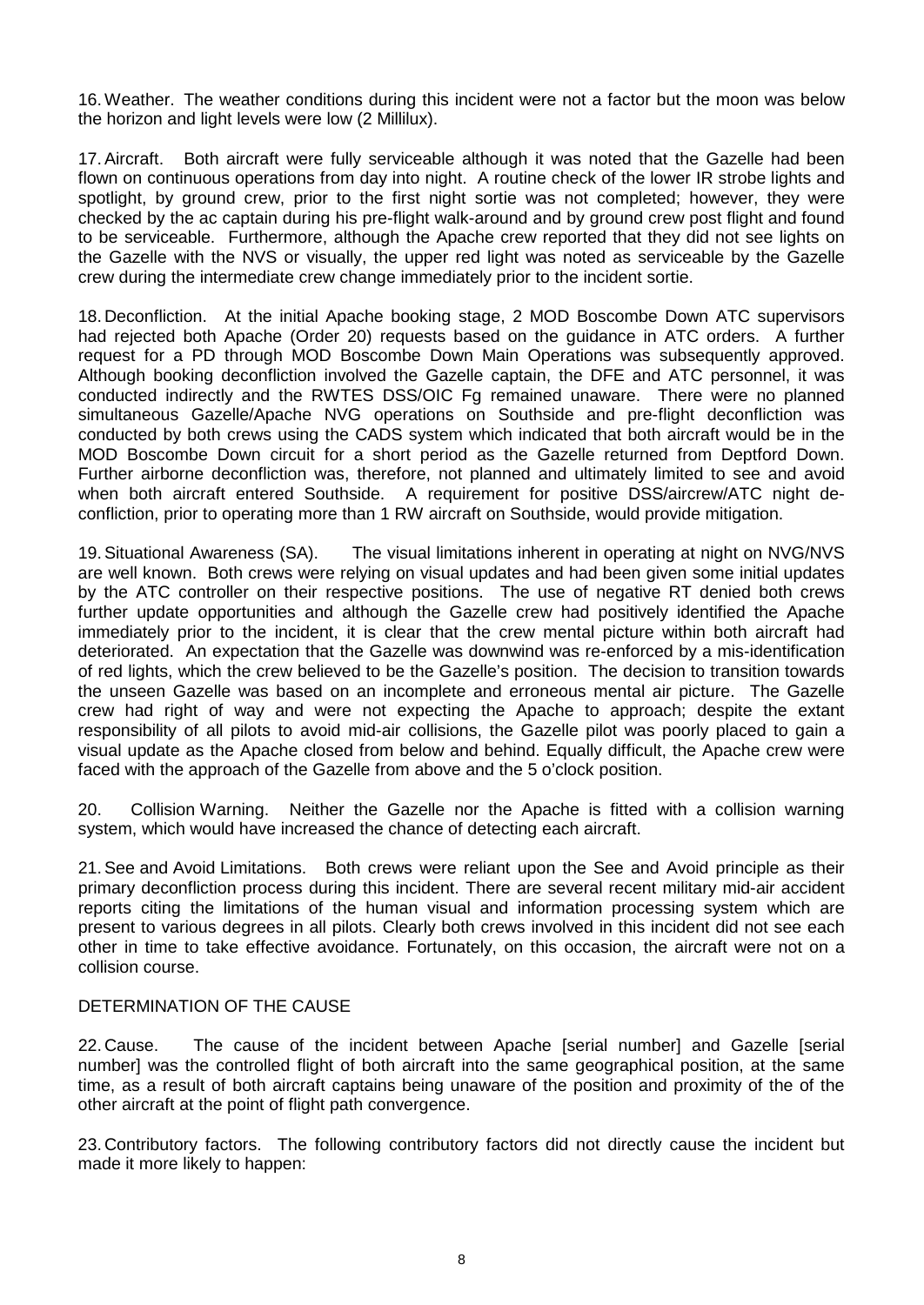a. Negative RT. The lack of positive RT or blind calls, at night, denied both pilots and the ATC controller the opportunity to regain situational awareness and was a contributory factor in the incident.

b. Lack of additional deconfliction measures. The lack of positive, additional, airborne deconfliction measures for the Gazelle and visiting Apache, operating autonomously in Southside, was a contributory factor in the incident.

c. See and Avoid. The sole reliance upon the See and Avoid principle, which is subject to fundamental human and equipment limitations, was a contributory factor in the incident.

d. Incomplete Mental Air Picture (MAP). The pilots of the Apache and Gazelle were unaware of the actual position, proximity and track of each other, which led them to inadvertently fly flight paths that converged. The Gazelle pilot was initially aware of the position of the stationary Apache but the absence of further visual or radio cues led to a divergence of expectation and reality with respect to the position of the Apache following transition. The Apache pilot transitioned with an incorrect MAP and, in the absence of visual and radio cues, was unable to detect this error until he saw the Gazelle. An erroneous or incomplete MAP prevented both pilots from recognising that their separation was reducing and was a contributory factor in the incident.

e. Collision Warning. The lack of in-cockpit aids to alert the pilots to the proximity of each other was a contributory factor in the incident.

f. NVG Operations. The simultaneous operation of an NVG equipped Gazelle and an NVS equipped Apache (unable to detect the Gazelle lower IR strobe light and spotlight) in the RW Southside area of the MOD Boscombe Down circuit was a contributory factor in the incident.

g. Orders. A lack of specific procedures or limitations for NVG/NVS autonomous operations in Southside allowed both aircraft to fly independent and, generally, uncoordinated sortie profiles in the same airspace using negative RT procedures and was a contributory factor in the incident.

h. Communication. Although there were several opportunities for the DSS/OIC Fg to detect, or be informed, that an Apache PD had been accepted into MOD Boscombe Down, he remained unaware of this plan throughout and was, therefore, not in a position to consider or exercise any supervisory deconfliction between the Gazelle and Apache. The lack of communication, concerning the Apache PD, between the DSS/OIC Fg and other MOD Boscombe Down agencies (Ops, ATC, Gazelle crew, DFE) was a contributory factor in the incident.

#### **OBSERVATIONS**

24. The following observations were made:

a. Harmonisation of MOD Boscombe Down and Middle Wallop Flying Orders. It was noted that the booking process for Apache aircraft from Middle Wallop into MOD Boscombe Down was included in several documents (MOD Boscombe Down FOB, LOA, ATC Order Book and the Middle Wallop FOB) and contained some minor contradictory guidance and inconsistency.

b. OIC Fg Orders. It was noted that Order 1 para 5b(e) of the MOD Boscombe Down FOB stipulates that the night OIC Fg is to attend the Main Operations Room for a formal handover from the day OIC Fg by 16:30, unless specifically negotiated through SLOps. This action was not completed on the 14 May and knowledge of this requirement may have generally faded over time.

c. Aircraft Engineering. It was noted that a maintenance check of the Gazelle lower IR strobes lights and IR spotlight was not completed by ground crew when the aircraft operated from the day into night programme.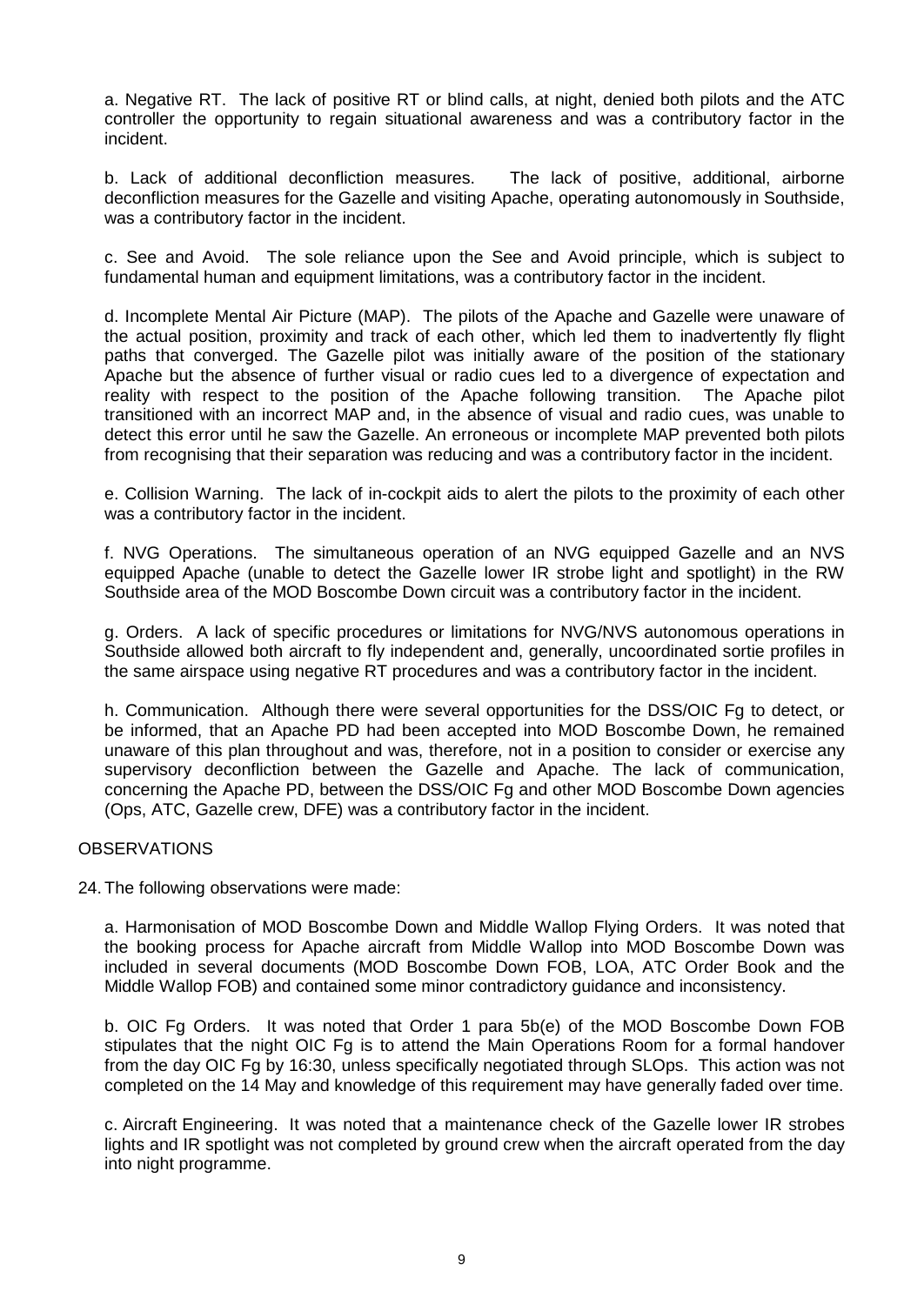d. Southside. The MOD Boscombe Down FOB, Order 6 1 (a) defines Southside with reference to "within 1nm of the airfield boundary fence". The southern airfield boundary fence is an irregular shape and RW generally use the area down to the Andover – Salisbury railway line. A simpler definition stating and East and West boundary with the Southern limit as the railway line could be considered.

### CONCLUSION

25. The main causal factor of this incident is considered to be the controlled flight of both aircraft into the same geographical location at the same time, separated by an estimated 100-200ft, as a result of both captains being unaware of the position and proximity of the other aircraft. The use of negative RT at night was significant and denied both captains the opportunity to update their MAP. This incident involved home based and visiting NVG/NVS RW aircraft operating simultaneously, Southside at night and with negative RT. The inability of the Apache NVS to detect the lighting on the Gazelle and the lack of a mandated and flexible deconfliction process to cater for late notice/replanned sortie profiles added risk. On this occasion, it was fortunate that both aircraft flew a different circuit height otherwise the risk of collision would have increased.

### RECOMMENDATIONS

26. It is recommended that:

a. All RW aircraft operating at night in the visual circuit at MOD Boscombe Down (Southside) are mandated to use positive RT with blind information calls by exception as a minimum.

b. A positive deconfliction process involving the DSS/OIC Fg, Aircrew and the ATC supervisor is mandated for all RW night operations Southside at MOD Boscombe Down when more than 1 RW aircraft is present.

c. A review of the relevant orders for RW Southside operations at MOD Boscombe Down is conducted to consider inclusion of weather limitations, maximum Southside capacity and NVG/NVS procedures and limitations.

d. Consideration should be given to fitting a suitable collision avoidance system to Gazelle and Apache aircraft as a priority.

e. A review of the process and orders applicable to Middle Wallop Apache bookings into MOD Boscombe Down is conducted to ensure consistency and clarity.

f. Ground crew are reminded of the requirement to conduct RW aircraft light checks iaw the appropriate servicing schedules prior to night flying.

g. All personnel conducting flying supervision at MOD Boscombe Down are reminded of their mandated responsibilities as promulgated in the MOD Boscombe Down FOB.

h. The MOD Boscombe Down FOB, Order 6 1(a) is reviewed to consider removing the reference to the southern airfield boundary fence, instead defining Southside by reference to geographical features.

i. A review of MOD Boscombe Down orders is conducted to check content for structure, relevance and currency and to remove repetitious or superfluous material.

## REMARKS OF GAZELLE SQUADRON COMMANDER

This is a comprehensive report and I wholeheartedly support the conclusions and recommendations.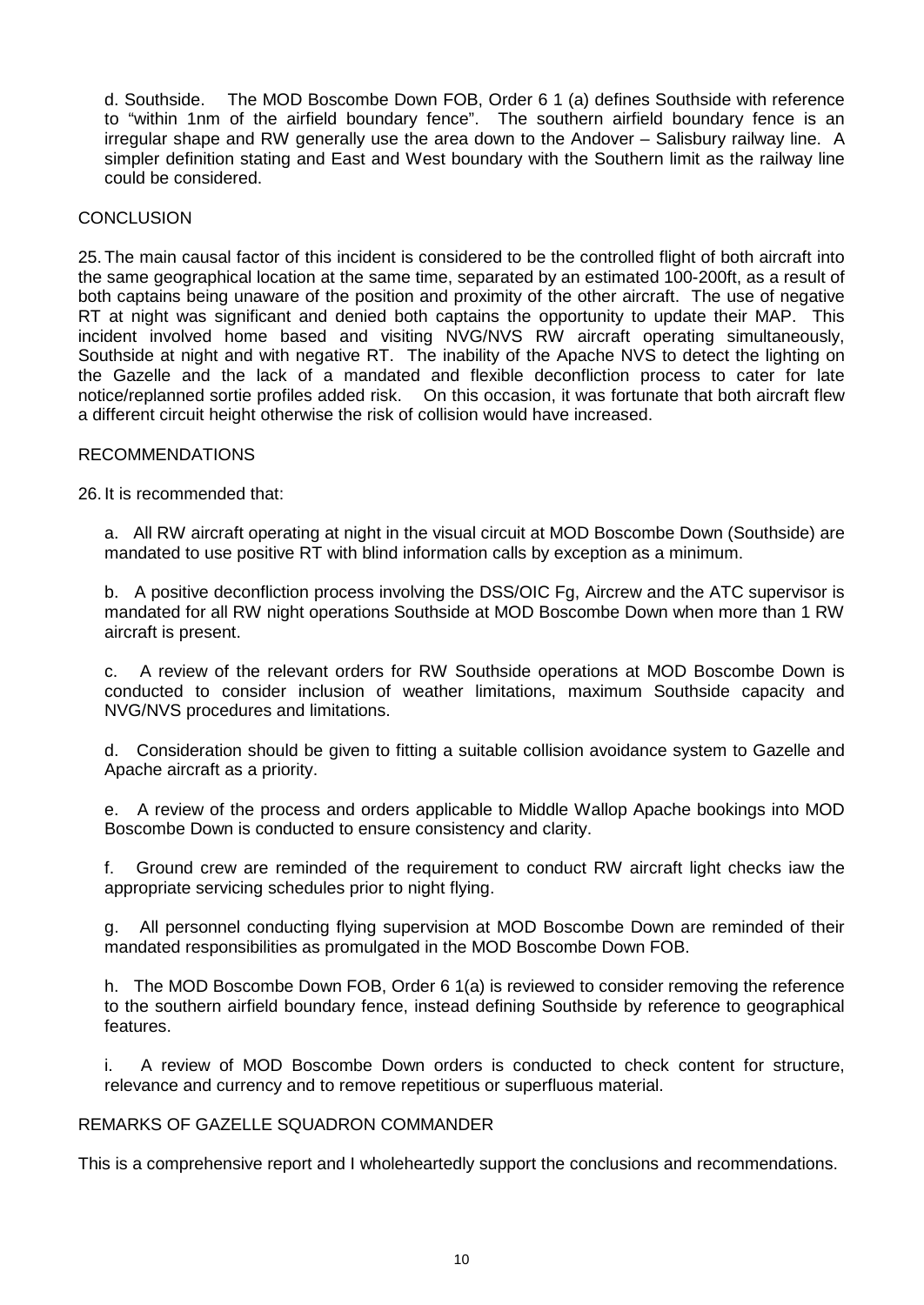The pre-flight deconfliction was not robust enough to cater for unforeseen changes of plan, which resulted in two aircraft operating Southside without a clear understanding of each other's intentions. This made the requirement for in-flight deconfliction more critical. Reliance on 'see and avoid', whilst entirely appropriate for day operations, was manifestly inadequate for night operations, particularly as it involved a mixture of home-based and visiting aircraft, and completely different types of electrooptical systems.

I support the requirement for clearer orders and more robust pre-flight deconfliction of night flying at Boscombe Down. However, the essential point is that when more than one aircraft is operating at the airfield at night, blind calls must be made as a minimum to provide shared situational awareness of position and intentions. Positive RT should be implemented when additional control is required.

### REMARKS OF APACHE SQUADRON COMMANDER

Such a situation should not have occurred at an open airfield with ATC in operation. That said, there are a number of key points to be drawn out:

- At the time of the incident the Gazelle was conducting 500' circuits and the AH was conducting 300' circuits. It is therefore unlikely that there was a real risk of collision.

- Both aircraft commanders were surprised at each other's proximity. This resulted due to acceptance of negative RT and poor situational awareness / lookout.

- Whilst it was not possible or anticipated, thorough deconfliction should have taken place, led by ATC once it was clear both aircraft would be operating on the airfield.

I support CO RWTES' comment that blind calls are a minimum requirement when more than one aircraft is operating. Indeed, I would expect ATC to maintain positive control in these circumstances.

## REMARKS OF STN CDR (Chief Test Pilot/Head of Flying)

Operating in the visual circuit at night with negative RT, coupled with the inherent limitations and certain incompatibilities of FLIR and NVG systems, led to a loss of situational awareness by both crews and the subsequent loss of separation. I am satisfied that all key factors have been identified and that the recommendations made address all of the issues. The following actions have been taken:

- All aircraft operating at night, in the visual circuit, are mandated to use positive RT with blind information calls by exception as a minimum.

A positive deconfliction process involving flying supervisors, aircrew and ATC supervisors is mandated for night circuit operations.

A review and clarification of the booking process to be used by Middle Wallop staff has been completed and made available to relevant personnel.

- A review of the relevant MOD Boscombe Down FOB orders has been completed.

The simultaneous operation 2 or more aircraft fitted with mixed media (NVG/NVS) in the night visual circuit is prohibited.

The procurement of a suitable monocular handheld NVG system, to aid ATC controllers to maintain visual contact with NVG/NVS aircraft, is being pursued.

Furthermore, current other work is already underway to fit a collision avoidance system to priority MOD Boscombe Down aircraft including the Gazelle.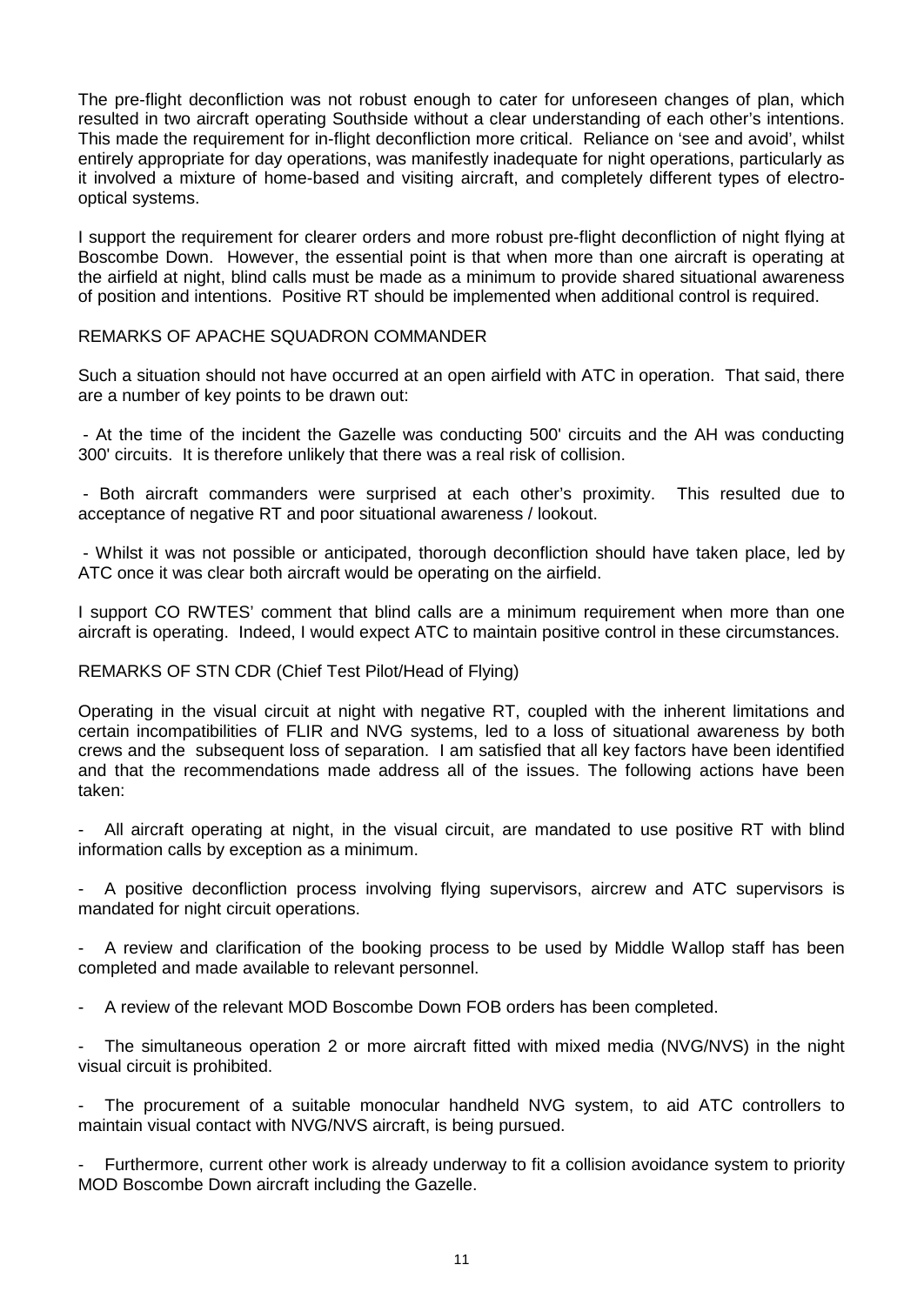Immediately following this incident, I imposed mandatory positive RT at night and paused Apache night flying pending the outcome of the Flight Safety investigation. I am now satisfied that all key recommendations have been addressed and that Apache operations may resume at MOD Boscombe Down under FOB Order 20. This was an uncomfortably close loss of separation between 2 aircraft operating in a familiar and relatively benign environment. The combination of several factors, including a late change of plan, created an increased threat of a mid-air collision. Fortunately, on this occasion, the aircraft crossed paths with an estimated separation of about 150ft. It is vital that all relevant personnel learn from this incident and fully understand the required mitigations.

## **PART B: SUMMARY OF THE BOARD'S DISCUSSIONS**

Information available included reports from the pilots of both ac, transcripts of the relevant RT frequencies, reports from the air traffic controllers involved and reports from the appropriate ATC and operating authorities. Radar video recordings were also available but the subject incident occurred below the base of recorded radar contacts.

Board Members commented on the restrictive lookout afforded by NVGs, pointing out that this incident highlighted their limitations and the danger of relying on them to maintain visual deconfliction during night-time operations. It was agreed that neither crew had sufficient SA, which was not assisted by the use of 'negative R/T'. The RN member stated that night operations at Merryfield were conducted 'negative R/T' if there was only one ac in the cct but that RT was used for position calls if there were more than one. FW Members questioned the use of 'negative R/T' in any circumstances and were informed by RW Members that RT calls could disrupt teaching objectives. However, RW members also stated that it would not be unusual for RW pilots to make unacknowledged position calls when in the cct area. Members agreed that there seemed to be a presumption that ac operating 'South Side' would operate 'negative R/T' and that the controller had allowed the ac to operate iaw the FOB, as it stood at that time. He also did all he could reasonably be expected to do to ensure the ac were visual with each other before allowing them to operate 'negative R/T'.

Board Members also commented on the chronology of events, particularly the change of plan of the Gazelle pilot, which then impacted on presumptions made during the Apache booking-in process. Whilst the flexibility shown by Boscombe in accommodating the Apache pilot's request to operate there is to be lauded, there was a subsequent breakdown in appreciation of the ramifications when the Gazelle pilot's plan changed. Both ac were now operating simultaneously in the visual cct at night using 'negative R/T'; a situation that was permitted by the relevant Boscombe Down FOB orders at that time and which lay outwith the controller's training or experience.

The Board also discussed at length the degree of responsibility of the crews, both of whom performed clearing turns before translating to forward flight. It was felt that the Gazelle crew's lookout was effective and that they had identified the Apache on the THLD of RW35. In contrast, the ambient and cultural lighting clutter experienced during the Apache crew's lookout resulted in confirmation of where the Apache crew believed the Gazelle to be, not its actual position; this was a classic instance of confirmation bias. The Board opined that had the Apache crew seen the Gazelle at Twy K the outcome would have been different. However, Members pointed out that whatever their respective responsibilities, the ac passed within 200ft of each other, without either crew being aware until the last moment.

It was also noted that a previous Board recommended that a helicopter ACAS be fitted following an Airprox involving a Chinook and an Apache [Airprox 2011/006 dated 24<sup>th</sup> January 2011]. The fitment of an ACAS would have probably increased crew SA in this incident such that the risk would have been substantially reduced.